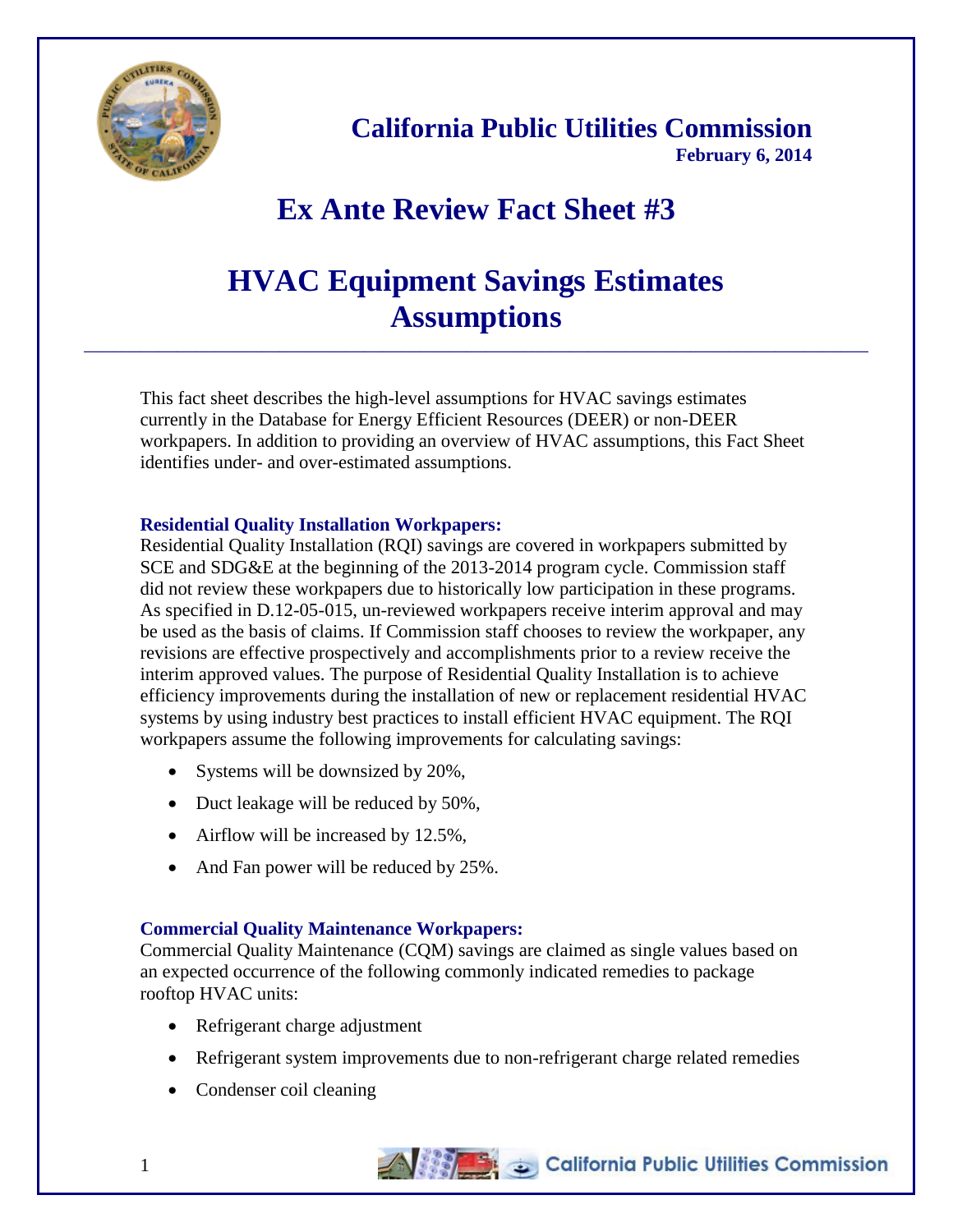- Evaporator coil cleaning
- Supply air flow adjustment
- Programmable thermostat installation
- Programmable thermostat reprogramming
- Economizer reprogramming
- Economizer repair

CQM workpapers were reviewed by Commission staff at the beginning of the 2013-2014 program cycle. Below is a summary of the assumptions applied to develop the final approved ex ante values:

Refrigerant Charge Adjustment: DEER values are used.

Refrigerant System Improvements Due to Non-Refrigerant Charge Related Remedies: Staff assumed the benefit of non-charge related services to be equal to 25% of refrigerant charge adjustment savings, with the breakdown by remedy listed below:

- Condenser Coil Cleaning: 12.5%
- Evaporator Coil Cleaning: 6.25%
- Supply Air Flow Adjustment: 6.25%

Programmable Thermostat Installation: Savings are determined through a series of energy models of different control scenarios compared to an uncontrolled baseline. Staff has determined that uncontrolled HVAC systems are rare and adjusted the baseline and reduced savings accordingly.

Thermostat Reprogramming: Savings are determined similar to programmable thermostat installation with additional control scenarios in the baseline. Staff accepted the calculation methods in the workpaper, but determined that reprogramming thermostats may result in changing fan control from intermittent to continuous operation and, therefore, reduced savings accordingly.

Economizer Reprogramming: Savings were developed through modeling changes to control point settings that would expand the use of outside air for cooling. Staff accepted the calculation methods in the workpaper.

Economizer Repair: Savings were developed in a manner similar to economizer reprogramming. Staff accepted the calculation methods included in the workpaper, but was concerned about the possibility of repairing economizers in a way that would increase outside air supply throughout the year and therefore increase in energy use. Staff reduced the savings for economizer repair measures to consider this possibility.

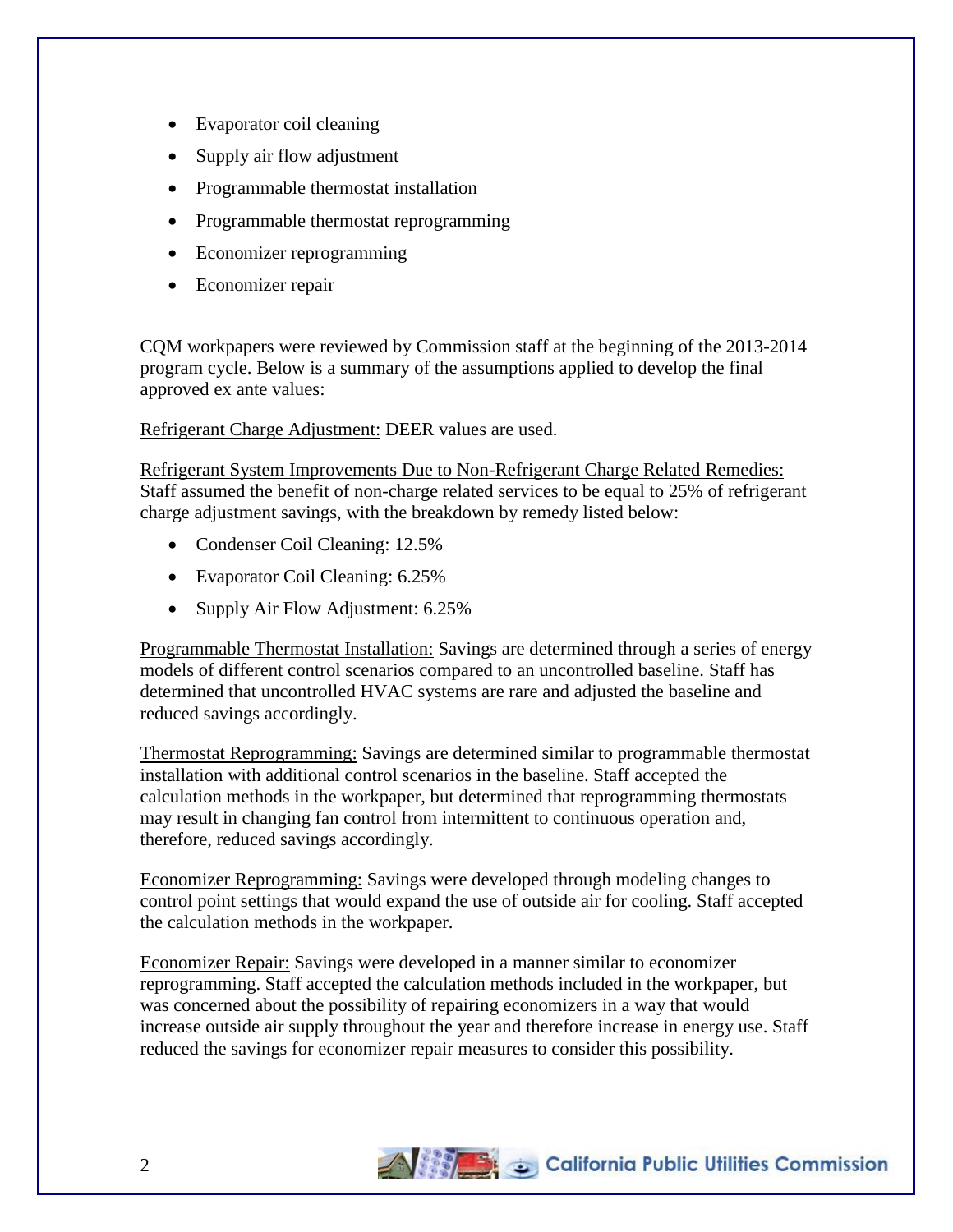Expected Occurrence of Treatments: The workpapers proposed single savings values for each quality maintenance "visit" or "occurrence" by using the savings of each individual treatment described above weighted together by the expected occurrence of each treatment during a visit. Staff reviewed historical program and evaluation data and concluded that some of the proposed values for expected occurrence were too high and therefore reduced some of these values.

### **HVAC Related Savings in the Energy Upgrade California (EUC) Workpapers**

Energy Upgrade California, Home Upgrade Program: Savings for individual HVAC measures in the Energy Upgrade CA Basic Path Program use DEER methods. The approved workpaper includes a methodology to reduce these savings when multiple measures are combined in a single retrofit. For example, if an HVAC system replacement is combined with a ceiling insulation measure, the combined actual savings of those two measures would be less than the sum of the savings for the individual measures listed in the DEER. The reduction occurs because the upgraded insulation measure reduces overall heat loss of the home and reduces the savings from the HVAC equipment. This methodology assumes that each project will achieve about a ten percent reduction in pre retrofit energy use using DEER. Basic Path projects included attic insulation, whole house air sealing, duct sealing or replacement, low flow shower heads and domestic hot water pipe wrap.

Energy Upgrade California, Advance Path: The Advanced Path uses EnergyPro energy modeling software to determine the reduction in energy use by a whole house retrofit. Staff analysis showed that this software greatly over-predicted program eligible end uses (space heating/cooling and water heating). The over-prediction is not due to any fundamental problems with the modeling software. Rather, the assumptions built into the EnergyPro models about pre retrofit energy consumption of key end uses were not consistent with DEER assumptions and generally predicted far more energy use than indicated by the latest Residential Appliance Saturation Survey (RASS). The RASS yields energy consumption estimates for residential end-uses and application saturations based on household surveys. EnergyPro can generally be expected to provide reasonable results if the input assumptions are revised (such as thermostat set-points, occupancy hours and HVAC faults). Staff analysis showed that electricity consumption was overestimated by a factor of four for air conditioned homes. Gas use was over-predicted by more than 50%. Final staff direction required electricity consumption savings to be reduced by 60% (instead of the 75% indicated by the staff analysis) and gas savings to be reduced by 20% (instead of the 37% indicated by the staff analysis).

In general, staff encourages the modeling approach used for the Advanced Path program, but recommends aligning the modeling assumptions with those used in DEER or developing an alternative strategy for aligning simulated energy use with current estimates.

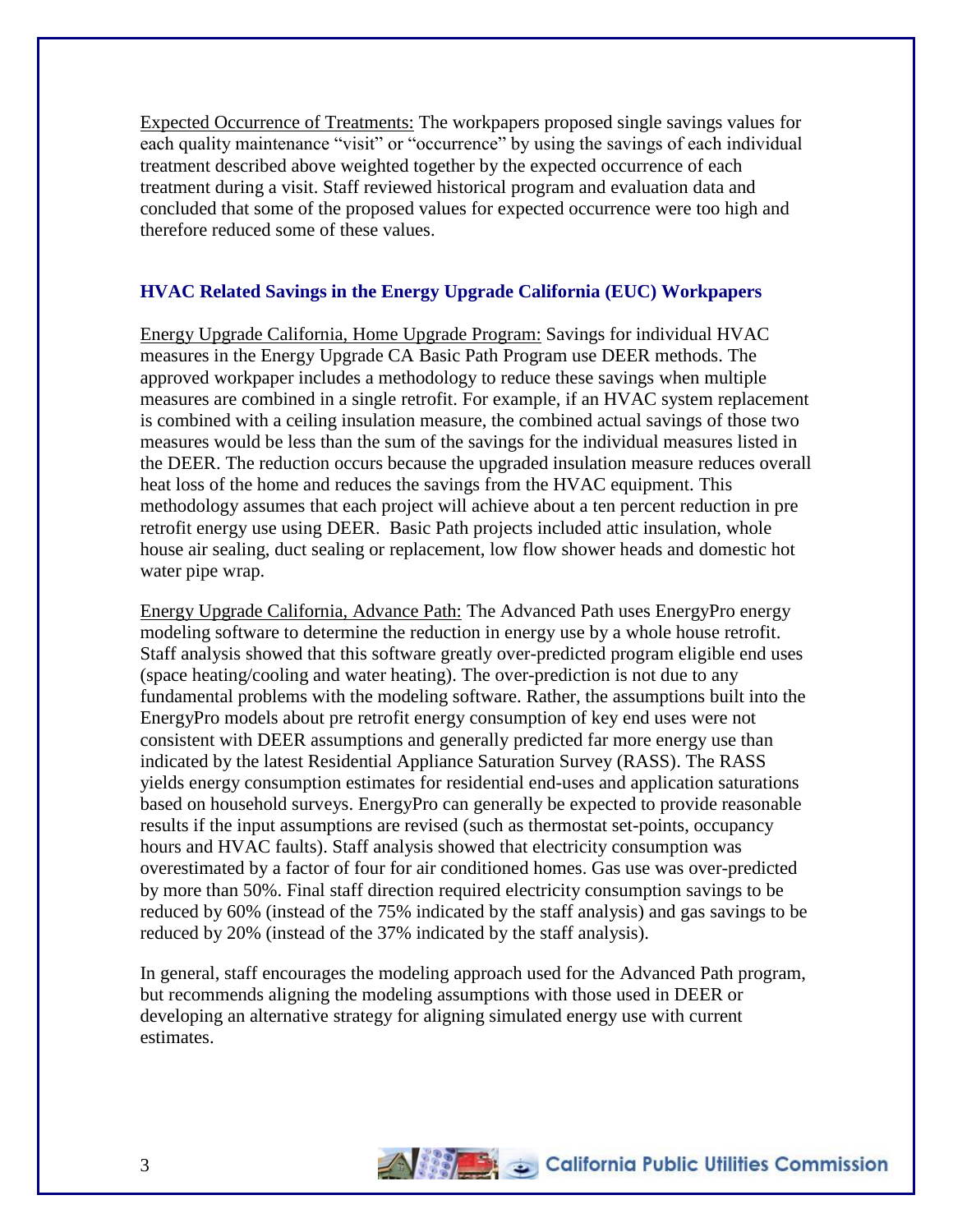### **High Seasonal Energy Efficiency Ratio (SEER) HVAC Equipment DEER Values:**

There are numerous assumptions that are part of the DEER energy modeling process for estimating energy savings of HVAC measures. The Seasonal Energy Efficiency Ratio (SEER) rates the efficiency of air conditioners and heat pumps and is the cooling output during a typical cooling-season divided by the total electric energy input during the same period. The Energy Efficiency Ratio (EER) rates the efficiency of air conditioners and heat pumps and is the cooling output divided by the total electric energy input. Generally, these can be divided into two categories:

- 1. Generic Assumptions that are applicable to all energy efficiency measures including lighting, building envelope, and HVAC measures
- 2. HVAC Specific Assumptions that are applicable only to the certain HVAC measures

#### **Generic Assumptions:**

Residential Calibration: Prototypical residential models are calibrated to heating and cooling energy use values developed as part of the RASS. The calibration process uses different thermostat schedules and building shading configurations. The results are then weighted together to match, as closely as possible, the RASS results by building type (single family vs. multi-family), California Title 24 climate zone, and building vintage. The calibration process and results are more fully described in the DEER documentation.

Once the calibration is complete, the assumptions for thermostat schedules, shading characteristics, and individual run weights are used to model energy savings for every measure. For example, if savings for a high SEER HVAC measure are modeled, then the baseline and high SEER technology are simulated multiple times using the sets of calibration assumptions. The results are weighted together using the calibrated weights. The savings are then calculated as the difference in the weighted baseline and measure results.

Prototypical Building Properties: "Prototypical" assumptions about physical building properties and occupant behavior are maintained for every measure simulation except for a limited group of measures listed in the HVAC specific assumptions below. Properties that are considered prototypical and maintained for all measure simulations include:

- Building configuration such as floor area, zone configuration and space use
- Fenestration area and performance
- Opaque surface construction and insulation levels (except for building insulation measures)
- Occupant behavior patterns including occupancy, equipment and lighting usage profiles
- Installed lighting power (except for lighting efficiency measures)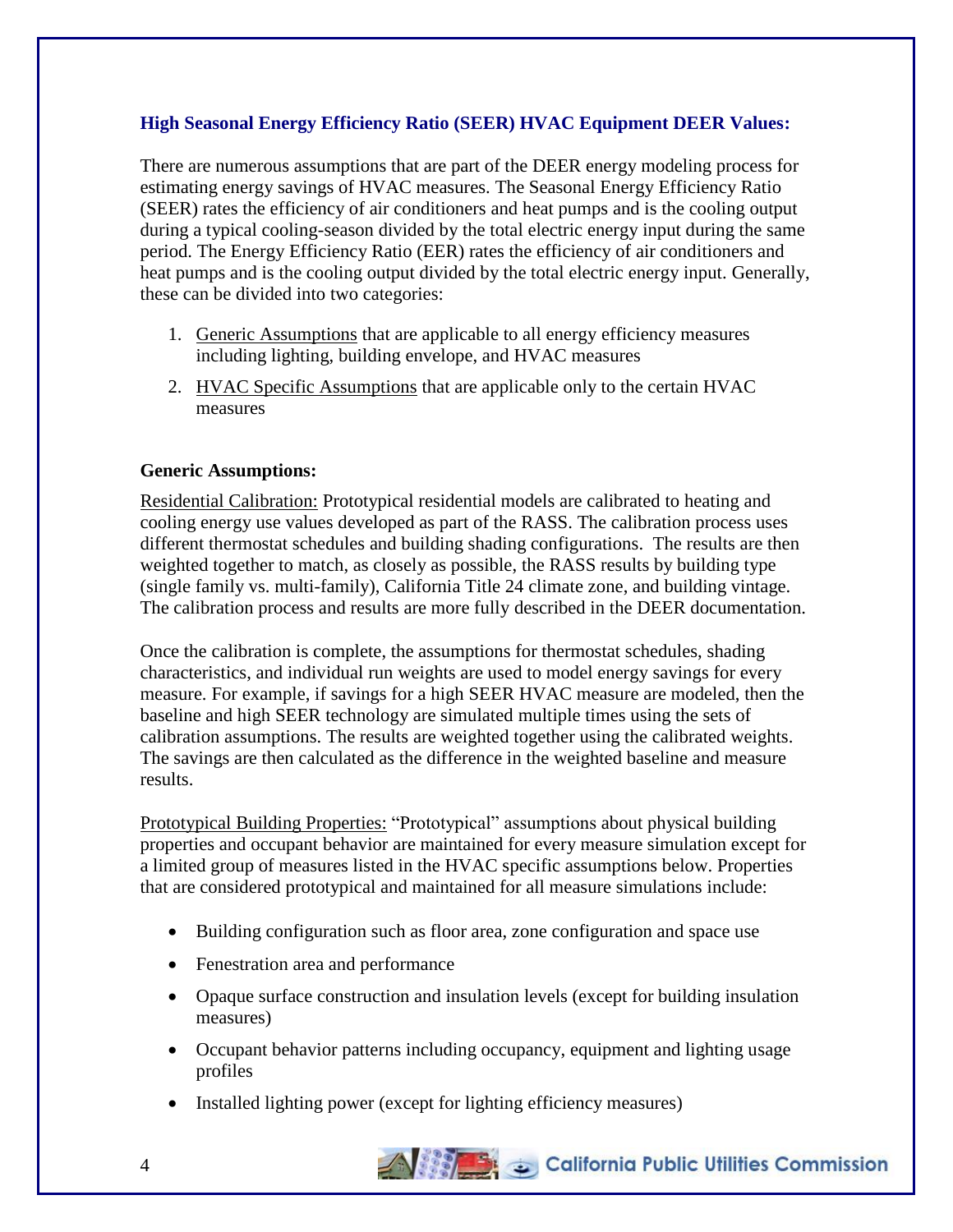- HVAC system operations and controls
- HVAC system performance (except for high efficiency HVAC measures)

## HVAC Specific Assumptions:

Package HVAC "Performance Maps": Small package air-conditioning equipment<sup>1</sup> energy use is estimated using an equipment "performance map" developed to represent a typical power input to cooling output relationship for a specific SEER level. The DEER team developed these performance maps based on the best available extended performance data published by major manufacturers. The performance maps include point values at standard rating conditions and performance curves for the various conditions typically seen in residential and commercial cooling applications. Typical applications see variable indoor and outdoor temperatures, variations in internal gains, as well as variations in thermostat set. The complete set of SEER and EER performance maps are included with the DEER documentation.

The prototypical performance maps for SEER rated HVAC systems are vintage specific as described below:

|                    | <b>Vintage</b> | <b>SEER Rating</b> |
|--------------------|----------------|--------------------|
| <b>Residential</b> | Prior to 2006  | 10                 |
|                    | 2006 and after | 13                 |
| Commercial         | Prior to 1978  | 8.5                |
|                    | 1978 to 1992   | 9.5                |
|                    | 2993 to 2005   | 10                 |
|                    | 2006 and after | 13                 |

Residential HVAC Measures: There are nine individual high SEER measures included in DEER. Eight of those are for air cooled units ranging from SEER 14 through SEER 21. The measures for units with SEER 15 and greater assume two speed compressors. There is also a single measure for an evaporatively cooled split system with an SEER of 17.4. The baselines for these measures depend on the building vintage as listed above.

Commercial HVAC Measures: There is one high SEER measure for commercial buildings included in DEER for SEER 14. The baseline for this measure depends on the building vintage as listed above.

IOUs are offering incentives for higher SEER levels and used workpapers to develop savings for these measures. Workpapers provide estimated savings for commercial units based on the savings for similar residential units using the following process:

 $1$  SEER rated equipment and EER rated equipment with capacities less than 20 tons



 $\overline{a}$